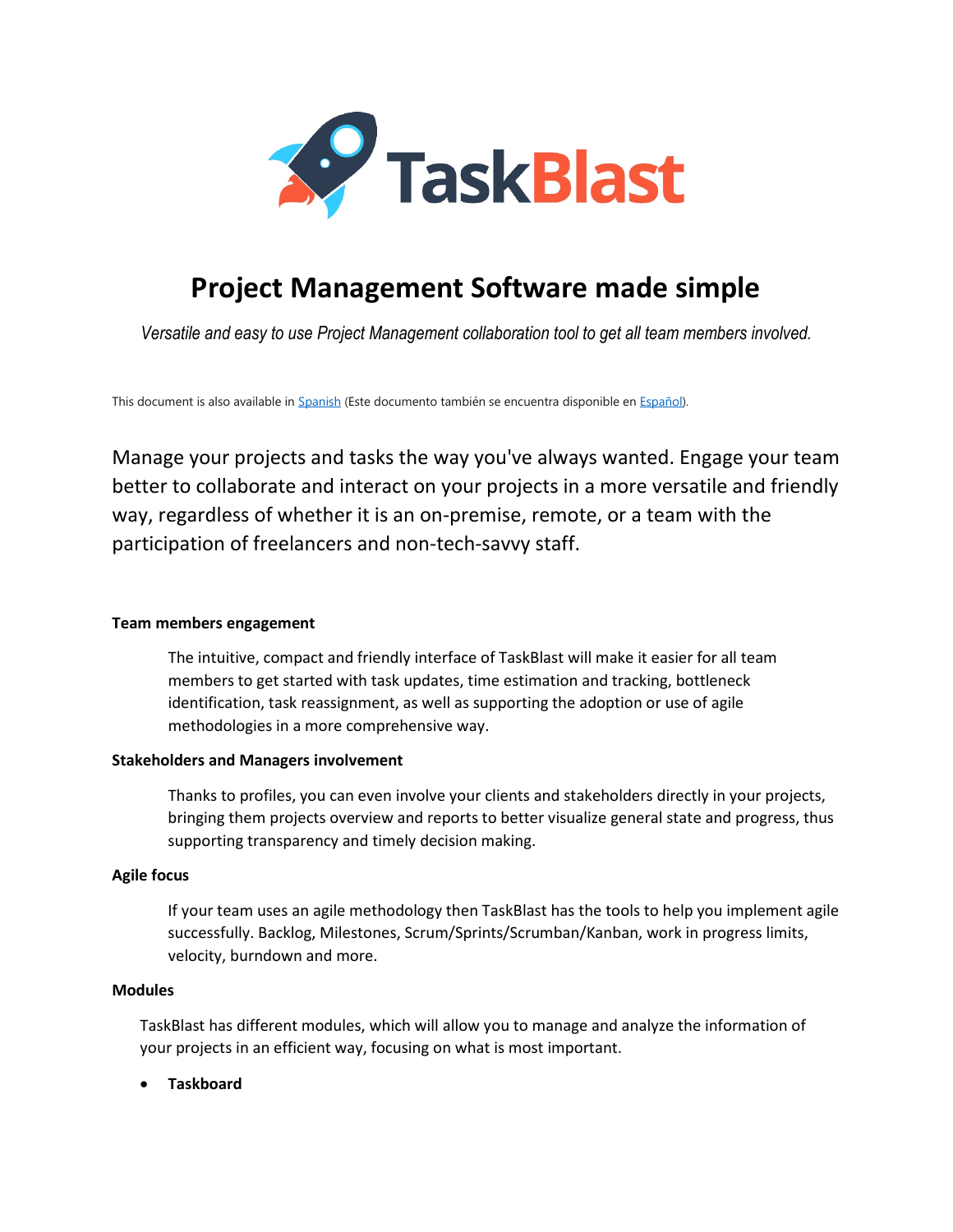Easy and straightforward tasks, lanes, sub-lanes creation and editing. All-important attributes are only one click away, without having to leave the Kanban View.

• **Gantt**

Visually plan your projects, having any updates in the Taskboard in-sync with the Gantt and vice versa.

• **ListView**

List one or multiple project tasks in a single place to easily manage their tasks, focusing on one specific team member, Sprint or dates range.

• **Reports**

Generate different types of reports to track team members time, cost, and have a high-level overview of projects.

• **Others**

There are other modules that help you keep in touch with your team through messaging, manage product releases, manage scheduling, create users and manage their profiles and project assignments and more.

### **Main features**

•

•

- Unlimited Projects & Tasks
- Quickly set attributes



• Key information easily accessible



**Client Users**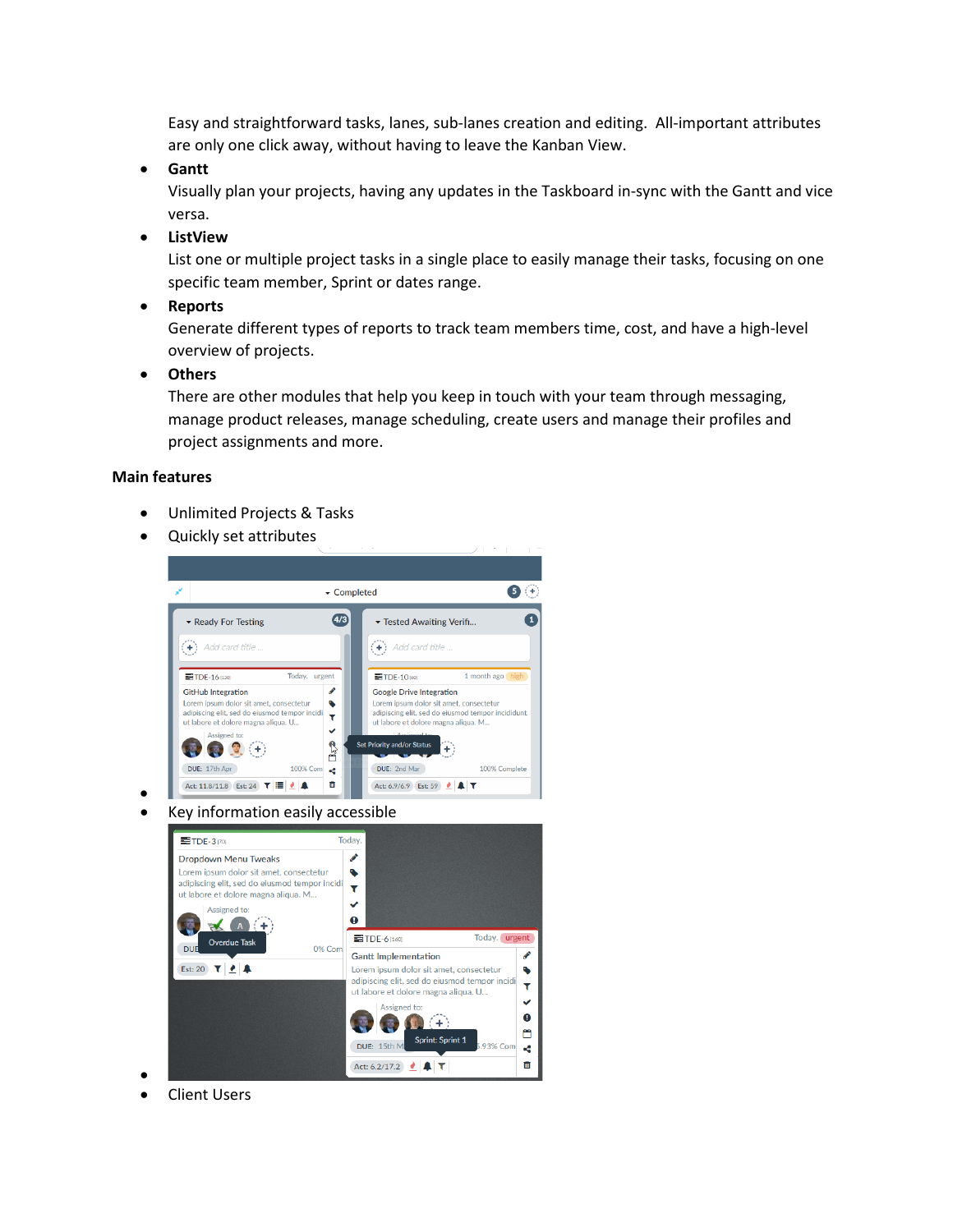- Portfolio Management
- Interactive Gantt Chart



- • Visual Kanban Board
- Time Tracking



- User Profiles and Security
- Built-in Reports
- Executive Dashboard

| <b>P</b> TaskBlast<br>≣<br>All Projects                                                                                                                                                                                                                                      | Kanban                                                                                                                                        |                                                               | Files & Images<br>Schedule v                                                                                                                     | Overview                                                                                                                                     | <b>Reports</b>                                                   |                                                                                                                                                              |                                                                                                                  |
|------------------------------------------------------------------------------------------------------------------------------------------------------------------------------------------------------------------------------------------------------------------------------|-----------------------------------------------------------------------------------------------------------------------------------------------|---------------------------------------------------------------|--------------------------------------------------------------------------------------------------------------------------------------------------|----------------------------------------------------------------------------------------------------------------------------------------------|------------------------------------------------------------------|--------------------------------------------------------------------------------------------------------------------------------------------------------------|------------------------------------------------------------------------------------------------------------------|
| ♦ Q select sprint   & Q select user/s   $\mathbf{\triangle}$ Q select dote   T Q select filters<br>TaskBlast v3.0 / whole project<br>On schedule<br>TARGETOATE: 27th Sep 2017<br><b>RETAINIT DATE: 270-Sep 2017</b><br>50 <sub>%</sub><br>20 of 40 Tasks<br><b>COMPLETED</b> | <b><i>A</i></b> Overdue<br>Q Riocker<br><b>III</b> On Hold<br><b>•</b> Feedback<br>C Unassigned<br>2 Overlooked<br>C Hours to complete        | TB3 ED<br>٥<br>1<br>з<br>o<br>۰<br>1<br>12                    | Test Website /whole project<br>TARGET DATE: 27th Sep 2017<br>EST.TARGET DATE: 27th Sep 2017<br>85%<br>150 of 180 Tasks<br>COMPLETED              | # Overdue<br>Q Blocker<br><b>II</b> On Hold<br><b>•</b> Feedback<br>C Unassigned<br>2 Overlooked<br>C Hours to complete                      | TWS ED<br>10<br>1<br>$\mathbf{3}$<br>o<br>o<br>1<br>12           | TB Android App/Sprint 1<br><b>Behänd schedule</b><br>TARGET DATE: 27th Sep 2017<br>EST.TARGET DATE: 27th Sep 2017<br><b>15%</b><br>2 of 8 Tasks<br>COMPLETED | + Overdue<br>Q Blocker<br><b>II</b> On Hold<br><b>•</b> Feedback<br>C Unassigne<br>? Overlooke<br>C Hours to ce  |
| $RSD$ /whole project<br>On schedule<br>TARGETOATE: 27th Sep 2017<br>EST.TARGET DATE: 27th Sep 2017<br>50%<br>20 of 40 Tasks<br>COMPLETED                                                                                                                                     | <b><i>A</i></b> Overdue<br><b>Q</b> Blocker<br><b>III</b> On Hold<br><b>•</b> Feedback<br>C Unassigned<br>? Overlooked<br>C Hours to complete | RD1 ED<br>$\circ$<br>1<br>$\mathfrak{a}$<br>٥<br>٥<br>1<br>12 | <b>Q</b> TaskBlast mobile<br>On schedule<br>TARGET DATE: 27th Sep 2017<br>EST TARGET DATE: 27th Sep 2017<br>85%<br>150 of 180 Tasks<br>COMPLETED | <b><i>A</i></b> Overdue<br><b>Q</b> Riocker<br><b>II</b> On Hold<br><b>•</b> Feedback<br>C Unassigned<br>? Overlooked<br>C Hours to complete | TRM CD<br>$^{\circ}$<br>٠<br>$\mathfrak{m}$<br>٥<br>٥<br>1<br>12 | TB iOS App / whole project<br>TARGET DATE: 27th Sep 2017<br>EST TARGET DATE: 27th Sep 2017<br><b>15%</b><br>2 of 8 Tasks<br>COMPLETED                        | · Overdue<br>Q Blocker<br><b>II</b> On Hold<br><b>P</b> Feedback<br>C Unassigner<br>? Overlooke<br>O Hours to co |

- My Assignments
- Collaboration via Messaging
- Project updates and daily recap via Email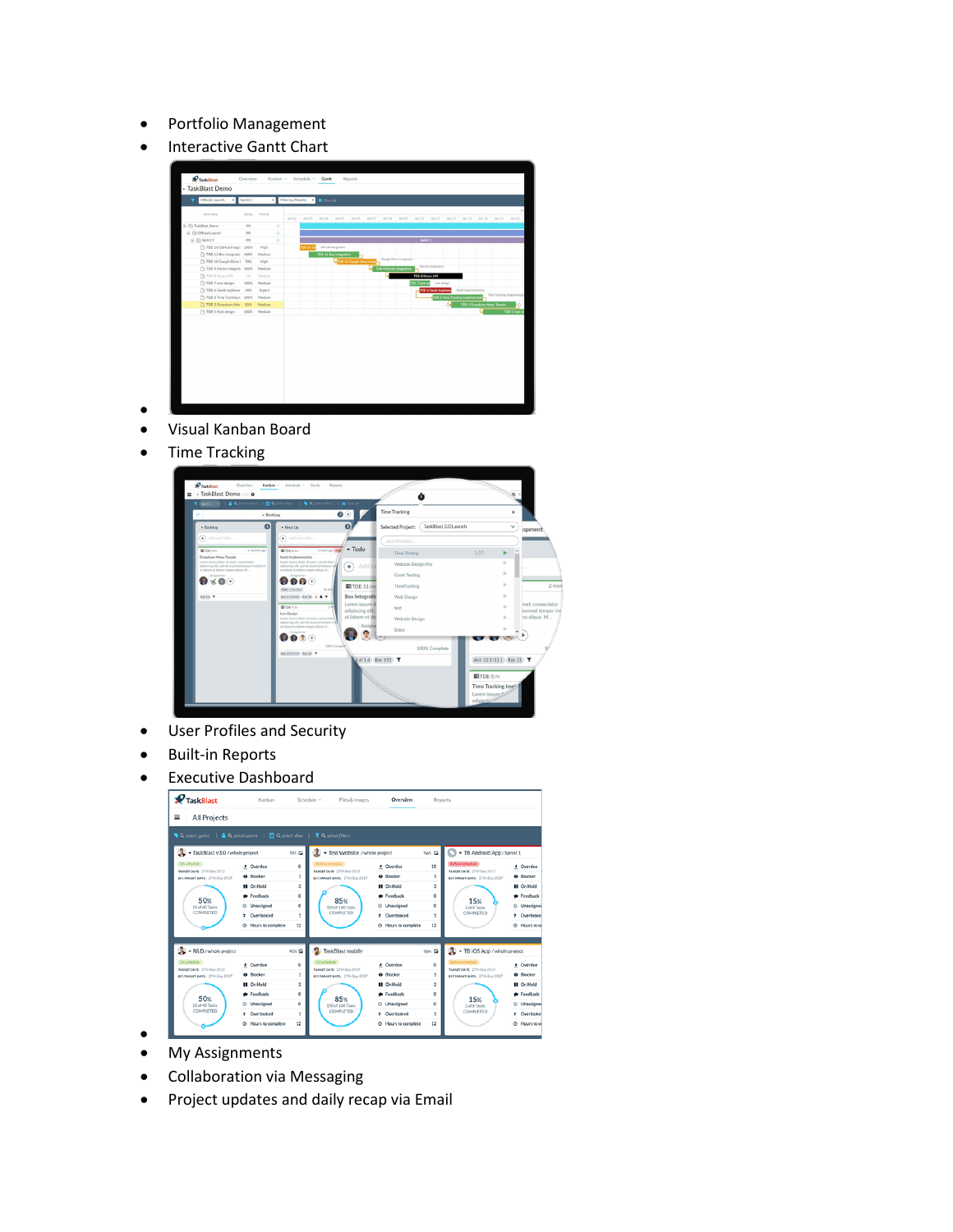- Alerts and Notifications
- Product Release management
- Projections and budgets



- Source Control integration
- Task creation from emails
- Rich text editors

•



- • User interaction auditing
- Multi-Company support
- Budget management
- Agile focus